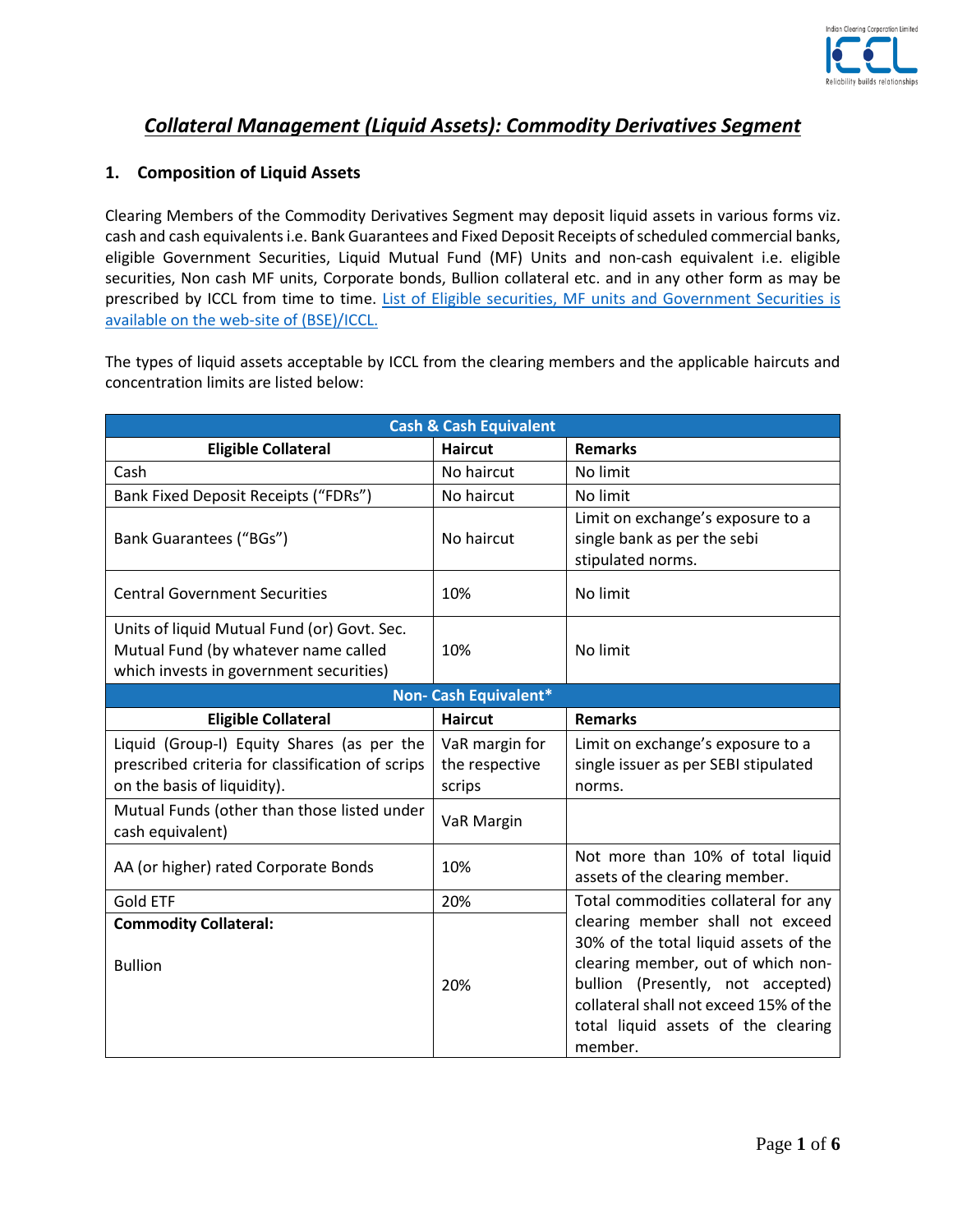

- $\circ$  The cash/cash equivalent component should be at least 50% of the total liquid assets. Further, the Liquid Assets deposited in form of cash equivalent and non-cash equivalent are subject to the norms in respect of applicable haircuts, single bank and single issuer exposure limits, etc. as per the guidelines issued by Securities and Exchange Board of India (SEBI) and ICCL as well as any other circulars/guidelines that may be issued in respect of the same from time to time.
- o ICCL will not accept FDRs & BGs from clearing members as collateral, which are issued by the trading/clearing members themselves or banks who are associate of trading/clearing members.
- $\circ$  The commodity collateral which is owned by the clearing member only can be deposited towards collateral deposits by the clearing member with ICCL.

## **2. Minimum Liquid Asset/Networth**

The Clearing Member's liquid net worth after adjusting all types of margins must be at least INR 50 Lakhs at all points in time.

Accordingly, every Clearing Member would be required to maintain Minimum Liquid Networth (MLN) of INR 50 lakhs with ICCL, out of which MLN worth atleast INR 25 lakhs should be in the form of cash & cash equivalents. The balance amount can be in the form of Cash/Cash equivalent/non-cash equivalent.

## **3. Additional Liquid Assets**

Clearing Members may deposit additional liquid assets at any point of time based on the composition of Liquid Assets as detailed above.

# **4. Procedure for submission of deposits towards Liquid Assets**

#### **Cash Deposits**

- $\checkmark$  ICCL has provided an on-line facility in its Collateral Management System to members for sending instructions to Clearing Banks for enhancement of cash collateral.
- $\checkmark$  Through the said facility, Members can place their on-line requests to their designated Clearing Bank during the specified timings for enhancement of cash collateral for the relevant segment of the Exchange.
- $\checkmark$  The concerned Clearing Banks have also been provided the on-line web-based facility for confirmation of such cash collateral enhancement requests.
- $\checkmark$  Based on the request forwarded by the Member, the respective Clearing Banks may confirm or reject the enhancement of cash collateral request received by them.

## **Fixed Deposit Receipts (FDRs)**

Clearing Members can deposit FDR(s) of scheduled commercial banks towards liquid assets.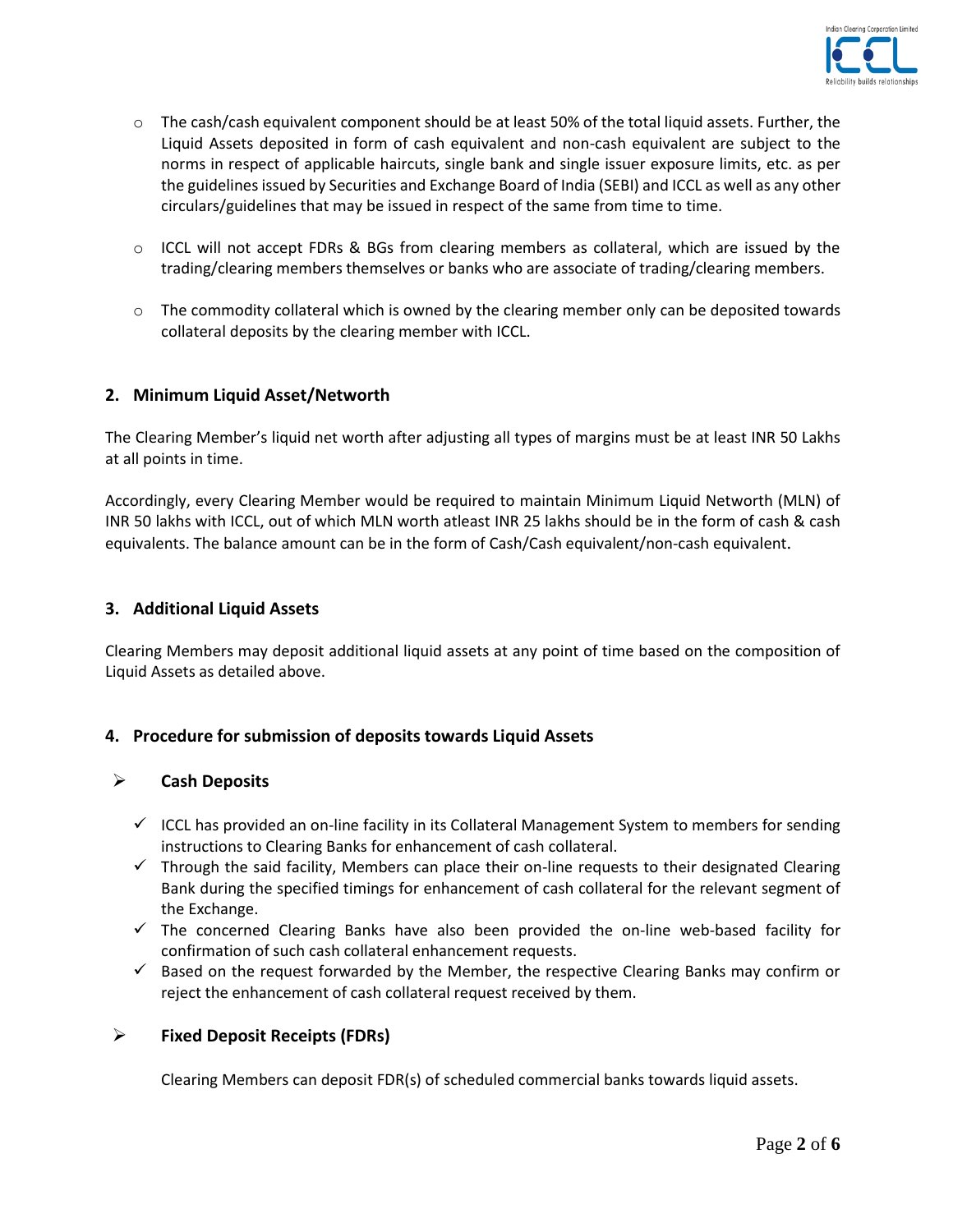

- $\checkmark$  The FDRs deposited by the Clearing Members should be issued in favour of "Indian Clearing Corporation Ltd. a/c Trade Name of the Clearing Member" and should be duly discharged by the Clearing Member himself or an authorised signatory of the member on the reverse of the FDRs.
- $\checkmark$  The FDRs need to be deposited along with a covering letter of the Clearing Member and with a letter from the concerned bank addressed to ICCL as per the formats stipulated by ICCL. **(Refer annexure 1.4.10.1.1)** <https://www.bseindia.com/members/downloads.aspx?expandable=9>

## **Renewal of FDRs**

 $\checkmark$  Clearing Members may renew the FDRs deposited towards Liquid Assets by submitting a renewal letter from the concerned bank and along with a covering letter by the Clearing Member in the prescribed format.

**(Refer annexure 1.4.10.1.2)** <https://www.bseindia.com/members/downloads.aspx?expandable=9>

## **The Clearing Members can also deposit new/renew the Fixed Deposit Receipts in electronic form (EFDRs) in favour of ICCL towards their Liquid Assets. The process for issuance/renewal of EFDR is as follows:**

- $\checkmark$  Members who wish to avail of the facility can approach any of the empaneled banks
- $\checkmark$  Submit required documents and information such as member code, segment for which FDR is to be deposited towards Liquid Assets (Collateral) requirements, Amount, Tenure etc.
- $\checkmark$  Request the bank to create/renew the FDR and mark lien in favour of ICCL.
- $\checkmark$  Accordingly banks can issue/renew the FDR, with a lien marked in favour of ICCL and confirm the FDR information electronically to ICCL through the system provided by ICCL.

#### **Bank Guarantee (BGs)**

Clearing Members can deposit Bank Guarantees (BGs) issued by Scheduled Commercial Banks towards Liquid Assets requirements in the prescribed format stipulated by ICCL. The BG may be deposited along with a covering letter of the Clearing Member as per the specified format. **(Refer annexure 1.4.10.2.1)** <https://www.bseindia.com/members/downloads.aspx?expandable=9>

Clearing Members can deposit bank guarantee(s) with/without the claim period. In cases where bank guarantee(s) are submitted without a claim period, the amount of the bank guarantee(s) would be removed from the liquid assets of the member at least seven days before the expiry date of the bank guarantee(s) or such other period as may be decided by ICCL from time to time. In cases where bank guarantee(s) are submitted with a claim period, the amount of the bank guarantee(s) would be removed on the expiry date of the bank guarantee(s) or such other date as may be decided by ICCL from time to time.

Clearing Members are required to ensure the following at the time of depositing the bank guarantees:

- $\checkmark$  The bank guarantee should be strictly as per the formats prescribed by ICCL.
- $\checkmark$  No relevant portion of the bank guarantee should be left blank.
- $\checkmark$  All irrelevant portions struck off on the printed format should be authenticated by the bank by affixing the bank seal / stamp duly authorised.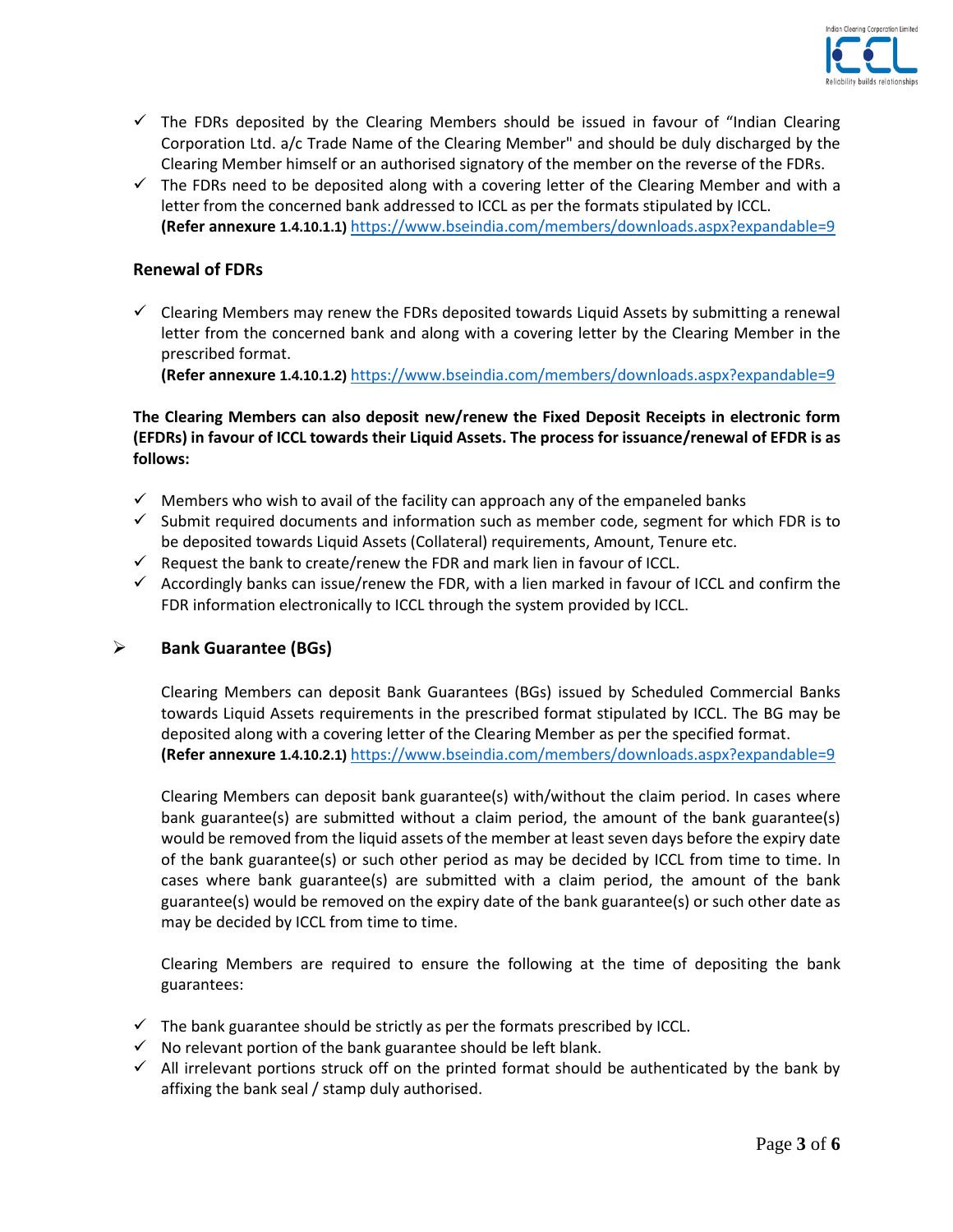

- $\checkmark$  All handwritten corrections and blanks should be attested by the bank by affixing the bank seal / stamp duly authorized.
- $\checkmark$  Each page of the bank guarantee should bear the bank guarantee number, issue date and should be signed by at least two authorised signatories of the bank.
- $\checkmark$  That the bank guarantee should be free from any discrepancy before the same is submitted to ICCL.

#### **Renewal of BGs**

 $\checkmark$  Clearing Members may renew the BGs deposited towards Liquid Assets by submitting a renewal letter from the concerned bank along with the covering letter by the Clearing Member in the prescribed format.

**(Refer annexure 1.4.10.2.2)** <https://www.bseindia.com/members/downloads.aspx?expandable=9>

#### **Bank Guarantee in electronic form**

The Clearing Members can also deposit/Renew the Bank Guarantees in electronic form in favour of ICCL towards their Liquid Assets[. For details Members may refer Circular No](https://www.bseindia.com/markets/MarketInfo/DispNewNoticesCirculars.aspx?page=20150903-26) 20150903-26, dated [03, September 2015.](https://www.bseindia.com/markets/MarketInfo/DispNewNoticesCirculars.aspx?page=20150903-26)

#### **Eligible securities and MF units by way of pledge towards Liquid Assets**

Clearing Members can deposit eligible securities and MF units in dematerialised form towards liquid assets by way of pledge. The list of eligible securities and units is available on BSE/ICCL website. These securities and units shall be pledged in favour of ICCL in the designated depository accounts.

The valuation of the securities and units deposited towards Liquid Assets shall be in accordance with the norms and limits as prescribed by ICCL from time to time. The value of the securities shall be subject to such haircut as may be prescribed by ICCL from time to time. The valuation of securities and units will be done on a periodic interval by ICCL and benefit to the extent of net value of the securities/units after haircut shall be considered. ICCL may revise the list of approved securities/units and the norms in respect of same from time to time. Clearing Members shall regularly monitor their valuation of securities/units lying towards Liquid Assets and replace/replenish the same based on the revised list of approved securities/units and change in norms.

Clearing Members shall also ensure that only eligible securities are pledged and lying towards their Liquid Assets with ICCL and that the said securities are not subject to any lock in period, any charge or lien, encumbrance of any kind, or such other limitations or title is questioned before the court or any regulatory body.

#### **Procedure for pledging of demat securities/units towards Liquid Assets**

Clearing Members need to follow the following procedure for availing the facility to pledge demat securities /units towards Liquid Assets: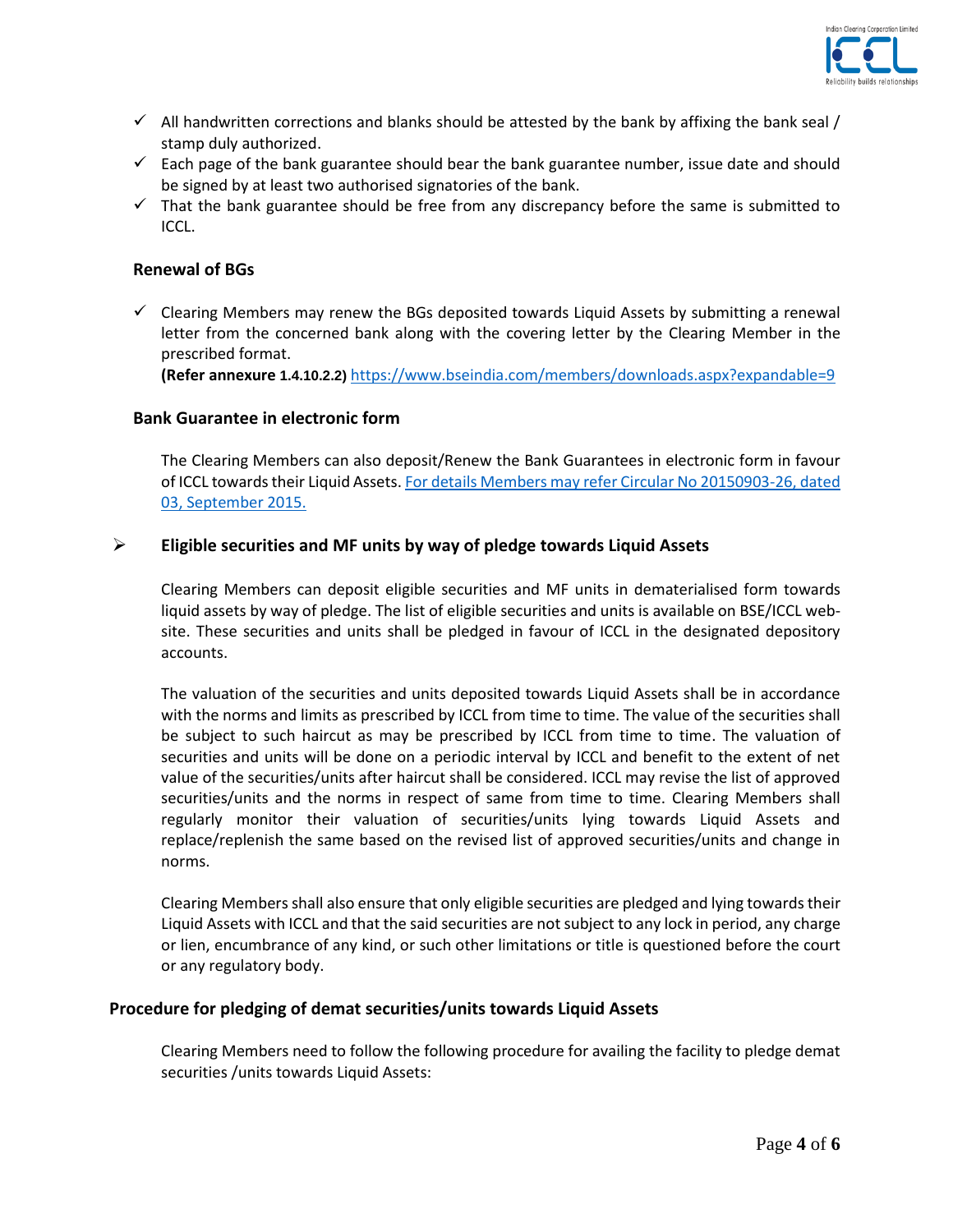

- $\checkmark$  Clearing Members need to execute a deed of pledge in favour of ICCL, for deposit of approved securities towards liquid assets with ICCL for the concerned segment in the prescribed format stipulated by ICCL.
- $\checkmark$  The said deed of pledge should be stamped and signed by (i) Clearing Member in case of individual membership, (ii) all partners in case of a Partnership Firm (iii) In case of a company by any two of the following persons (Managing Director, Whole-time Director and other Directors on the board of the member company).
- The pledge needs to be submitted to ICCL along with the covering letter and certified true copy of the board resolution pertaining to the authorised signatories of the pledge deed.

# **Government Securities towards Liquid Assets**

Clearing Members can deposit eligible securities of Central Government (GSec) and Treasury Bills (T-bills) through RBI E-Kuber System or through demat mode. The list of such eligible securities is available o[n https://www.bseindia.com/members/downloads.aspx?expandable=9](https://www.bseindia.com/members/downloads.aspx?expandable=9)  **(Refer Annexure 1.4.10.3.2)**

## **The procedure for submitting G-sec's as collateral shall be as under:**

- $\checkmark$  Members desirous of providing G-sec's will inform ICCL about the details of such G-Sec's as per the stipulated format. A copy of such letter should be emailed at [bse.csd@bseindia.com](mailto:bse.csd@bseindia.com) **(Refer annexure 1.4.10.3.1 for Gsec procedure & formats) <https://www.bseindia.com/members/downloads.aspx?expandable=9>**
- $\checkmark$  The details filled in said format by the Member brokers need to be entered into in the Ekuber System under Margin Transfer Module before 5.00 pm for transfer of securities to the following CSGL account of ICCL.

Account Name : Indian Clearing Corporation Ltd. -CSGL Account. CSGL Account No. : 53111600001

- $\checkmark$  The process of transfer will get completed on confirmation of the transfer instructions received by ICCL through EKUBER for acceptance of the said Govt. Securities.
- $\checkmark$  Members may note that the valuation of G-Sec's shall be based on the latest available closing price (subject to a minimum hair-cut of 10%) of G-Sec's.
- $\checkmark$  Member brokers may note that the periodic coupon/redemption payments received on such G-Sec's will be distributed/passed by ICCL to concerned Clearing Members by crediting the same to their settlement Accounts with the designated Clearing banks upon receipt of amount from RBI.

#### **Procedure for deposit of Commodities towards Liquid Assets**

- $\checkmark$  Clearing Members can avail the facility to deposit the approved commodities towards collateral deposits.
- $\checkmark$  Clearing Members need to execute a deed of pledge in favour of ICCL, for deposit of approved commodities towards liquid assets with ICCL as per the prescribed format.